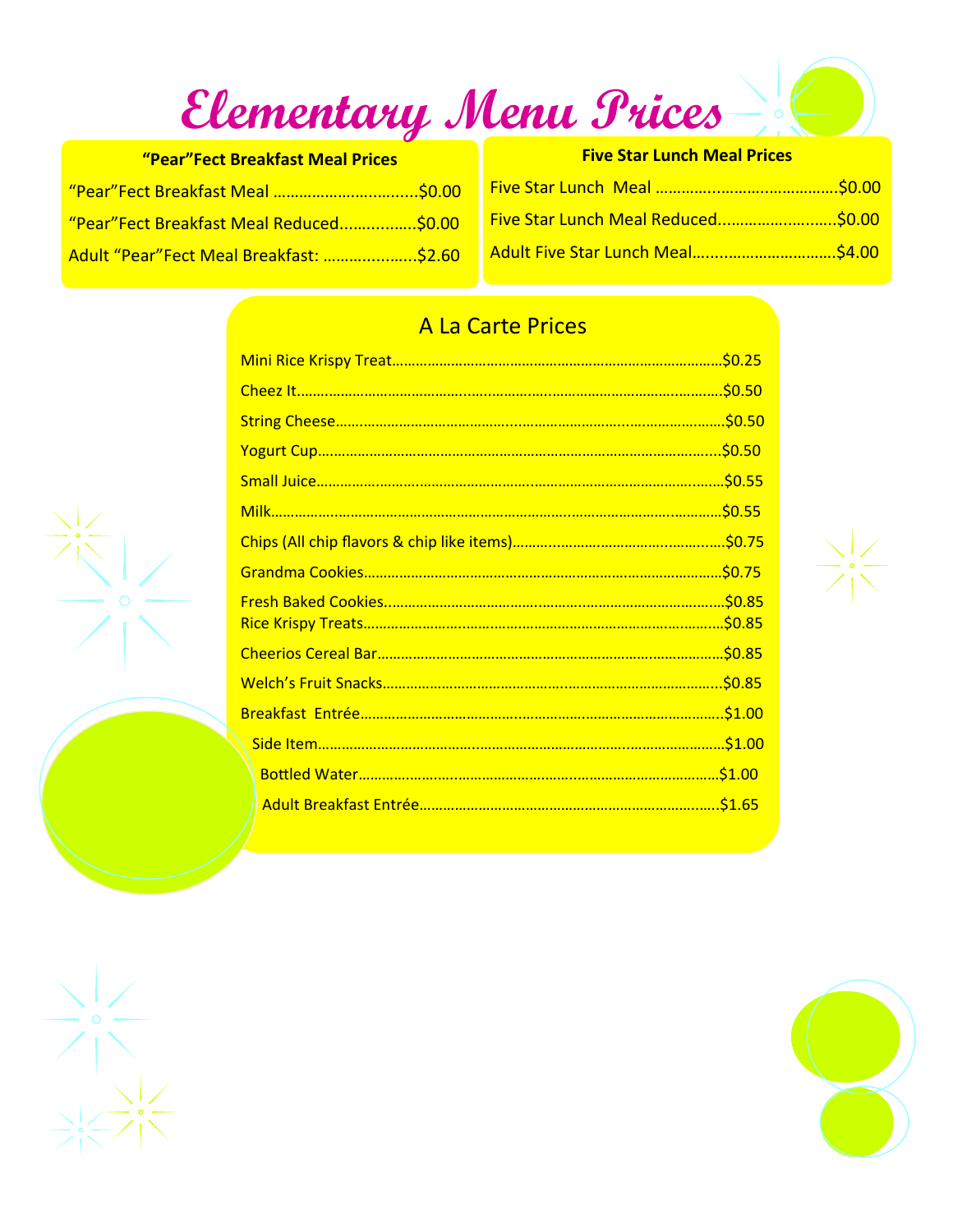# **Middle School Menu Prices**

### "**Pear"Fect Breakfast Meal Prices**

| "Pear"Fect Breakfast Meal \$0.00        | Cheez It             |
|-----------------------------------------|----------------------|
| "Pear"Fect Breakfast Meal Reduced\$0.00 | <b>String Cheese</b> |
| Adult "Pear"Fect Meal Breakfast: \$2.60 | Yogurt Cup           |

# **Five Star Lunch Meal Prices**

| Five Star Lunch Meal Reduced\$0.00 |
|------------------------------------|
|                                    |

#### **A La Carte Snack Prices**

| Chips(All chip flavors & chip like items)\$0.75 |
|-------------------------------------------------|
|                                                 |
|                                                 |
|                                                 |
|                                                 |
|                                                 |
|                                                 |
|                                                 |
|                                                 |
|                                                 |
|                                                 |
|                                                 |

# **A La Carte Beverage Prices**

| Bottled Water\$1.00          |  |
|------------------------------|--|
| Switch Sparkling Juice\$1.25 |  |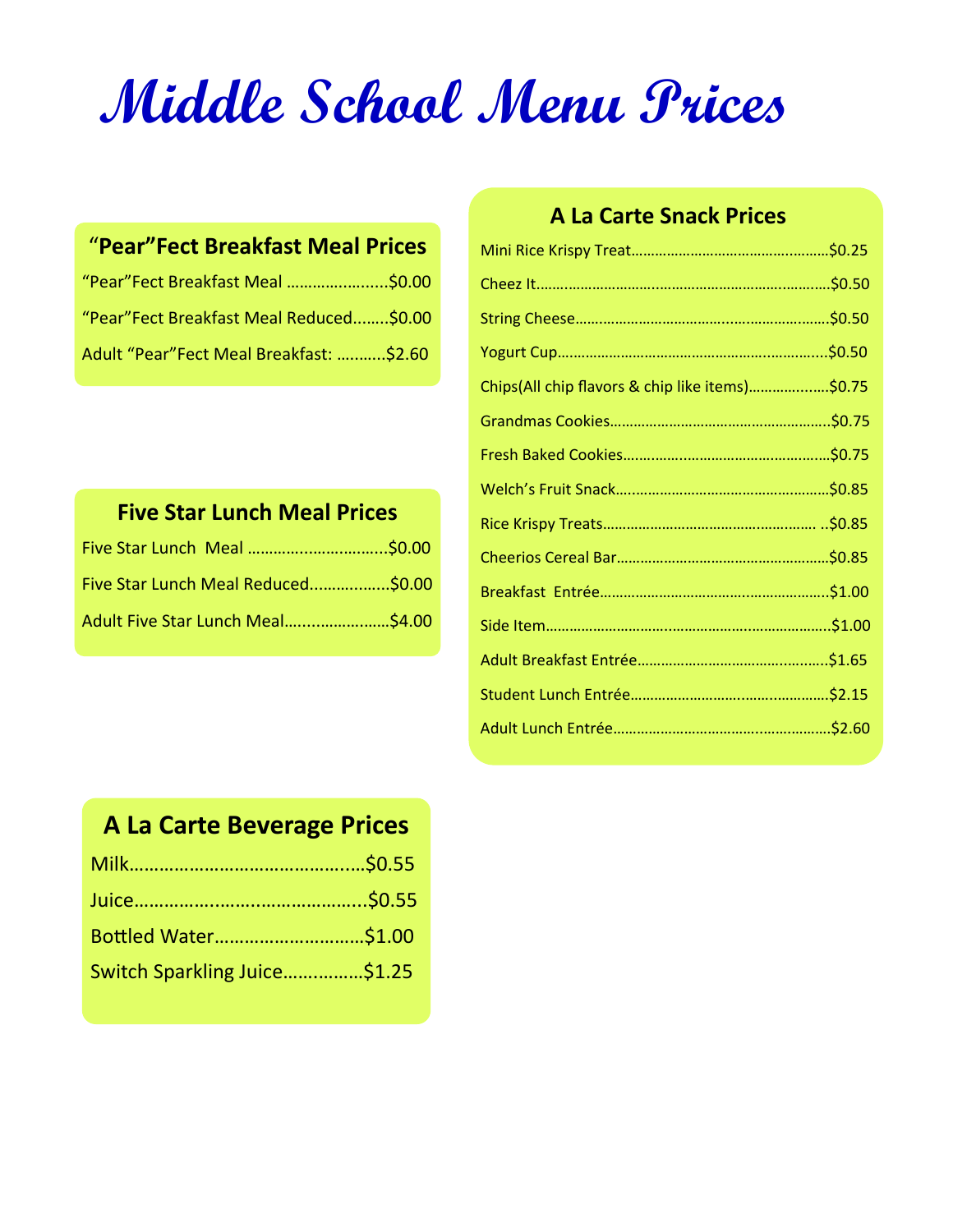# **Junior High Menu Prices**

#### "**Pear"Fect Breakfast Meal Prices**

| "Pear"Fect Breakfast Meal \$0.00        | String Cheese        |
|-----------------------------------------|----------------------|
| "Pear"Fect Breakfast Meal Reduced\$0.00 | Yogurt Cup           |
| Adult "Pear"Fect Meal Breakfast: \$2.60 | Chips(All chip flavo |

# **Five Star Lunch Meal Prices**

| Five Star Lunch Meal Reduced\$0.00 |  |
|------------------------------------|--|
| Adult Five Star Lunch Meal\$4.00   |  |

#### **A La Carte Snack Prices**

| Chips(All chip flavors & chip like items)\$0.75 |  |
|-------------------------------------------------|--|
|                                                 |  |
|                                                 |  |
|                                                 |  |
|                                                 |  |
|                                                 |  |
|                                                 |  |
|                                                 |  |
|                                                 |  |
|                                                 |  |
|                                                 |  |
|                                                 |  |

# **A La Carte Beverage Prices**

| Bottled Water\$1.00   |  |
|-----------------------|--|
|                       |  |
| Tropicana Juice\$1.50 |  |
|                       |  |